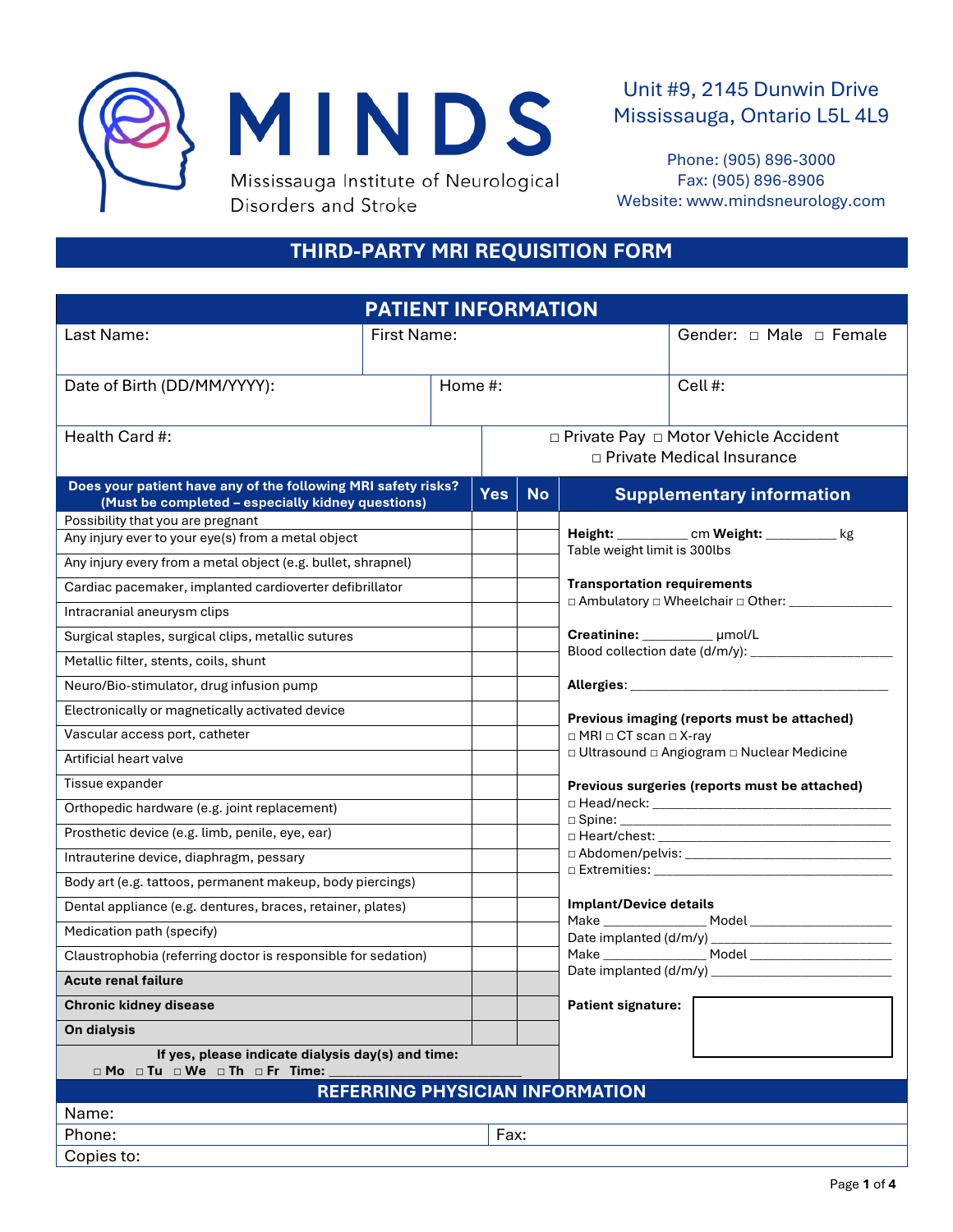

Phone: (905) 896-3000 Fax: (905) 896-8906 Website: www.mindsneurology.com

# **THIRD-PARTY PAYOR INFORMATION FORM**

#### **Auto Insurance Company:**

| Company name: | Contact person:       |  |
|---------------|-----------------------|--|
| Address:      |                       |  |
| Phone #:      | Fax#:                 |  |
| E-mail:       | Policy #:             |  |
| Claim #:      | Date of the accident: |  |

#### **WSIB:**

| Claim #:                      |        |
|-------------------------------|--------|
| Nurse consultant/Adjudicator: |        |
| Date of accident:             | Memo#: |

#### **Law Firm/Lawyer:**

| Firm/Lawyer name:  | Contact person: |
|--------------------|-----------------|
| Address:           |                 |
| Phone #:           | Fax #:          |
| E-mail:            | Client/File #:  |
| Method of payment: |                 |

#### **Other Third Party Payor (e.g. Employer, Other Insurance Company):**

| Company name:      | Contact person: |
|--------------------|-----------------|
| Address:           |                 |
| Phone #:           | Fax #:          |
| E-mail:            |                 |
| Method of payment: |                 |

I hereby authorize the MRI/CT facility to release, by any means including email or fax, information and records related to my medical examination to the referring physician, to Mississauga Institute of Neurological Disorders and Stroke (MINDS) and/or to the above-noted third party payor (the "Payor"), and/or to any other person or entity for any purpose related to the provisions of the Insurance Act, the Workplace Safety and Insurance Act, the Health Insurance Act and/or any Regulation thereto (including the Statutory Accident Benefits Schedule). I acknowledge that the Payor will be liable for the payment of the fees charged for my medical examination, but in the event the Payor fails to pay such fees to MINDS within 30 days of receiving an invoice there for, then I may be liable, jointly and severally with the Payor for the payment of such fees to MINDS. I also acknowledge that the Payor will be invoiced for the full fees that would be charged for my examination in the event that I do not/did not attend a scheduled appointment without 48 hours' notice of cancellation.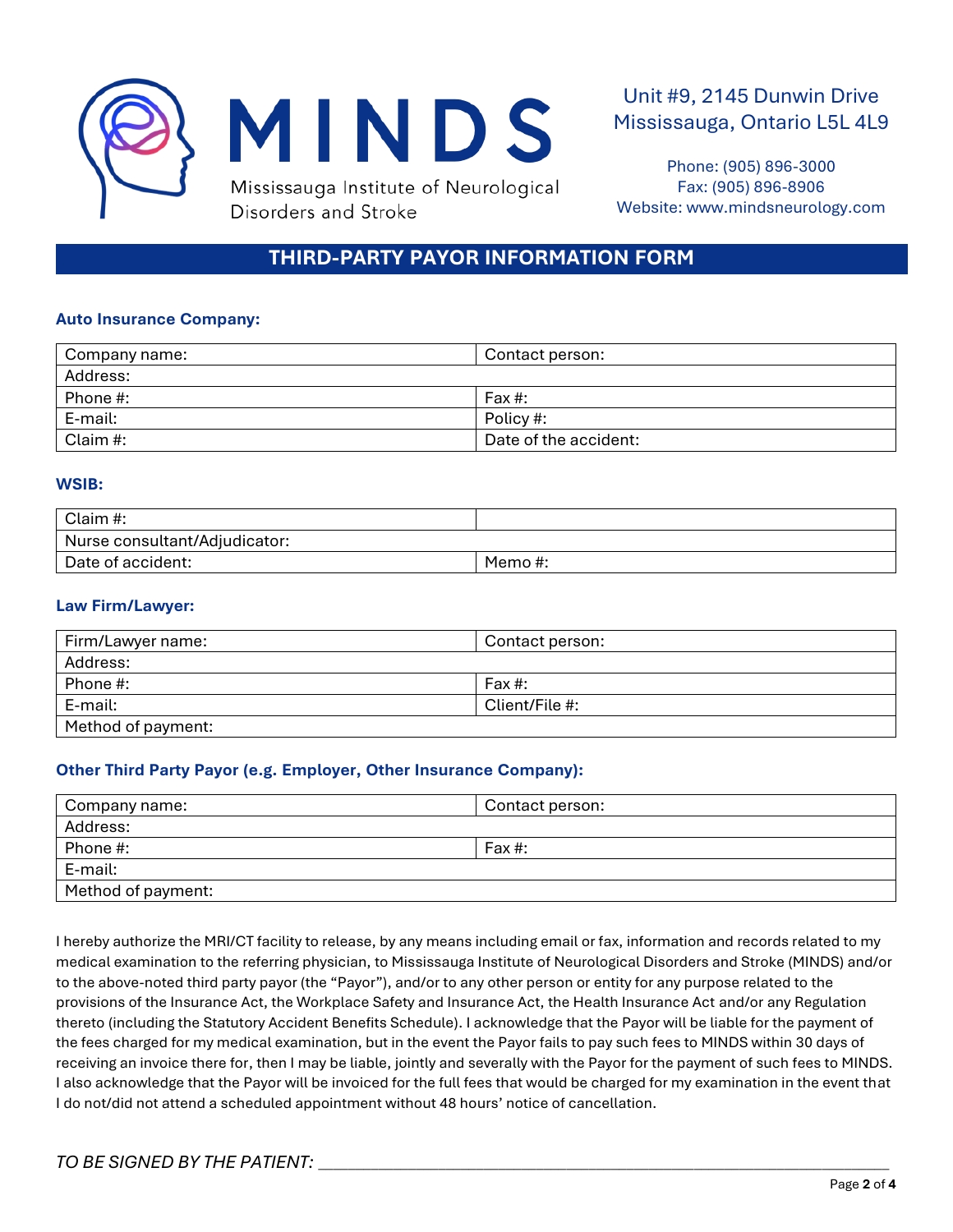

Phone: (905) 896-3000 Fax: (905) 896-8906 Website: www.mindsneurology.com

### **THIRD-PARTY PAYOR INFORMATION FORM**

Check off the appropriate category applicable to the patient:

- AUTOMOBILE INSURANCE: Auto insurance policies are specifically excluded from the general prohibition against contracts of insurance for the payment of the costs of services insured by OHIP. All auto insurance policies provide for certain "medical benefits" including all reasonable and necessary expenses for medical and hospital services, and any related assessments or examinations, incurred by an insured person as a result of an automobile accident.
- WSIB: Services that a person is entitled to receive under the insurance plan established pursuant to the Workplace Safety and Insurance Act are not services insured by OHIP. A worker who sustains a personal injury by accident arising out of and in the course of his employment is entitled to such health care (including services provided by a physician/hospital) as may be necessary, appropriate, and sufficient as a result of the injury, with the costs of such health care to be paid by the Workplace Safety and Insurance Board.
- THIRD PARTY SERVICES: A "third party service" is a service that is provided to a person by a physician, hospital or other service provider in connection with a request or requirement, made by a third party, that the service be provided to the person, or that information relating to the person be provided to the third party. The third party that makes the request or requirement is liable for payment to the service provider for the service provided to the person. Specified third party services that are not insured by OHIP are those which are received wholly or partly for the production of a document, or the transmission of information to the third party, if the document or the information relates to:
	- o admission to/continued attendance in a school/educational program
	- o admission to/continued attendance in a recreational/athletic club/program
	- o an application for/continuation of insurance
	- o an application for/continuation of a license
	- o entering/maintaining a contract
	- o an entitlement to benefits, including insurance or pension benefits
	- o obtaining/continuing employment
	- o an absence from/return to work
	- o legal requirements/proceedings

#### • OTHER NON-OHIP

Some health care services are otherwise excluded from services insured by OHIP under provincial regulations (e.g. exam not meeting specific OHIP criteria for particular body part, exam in support of treatment considered experimental, exam for purpose of clinical research, etc.)

• NON-RESIDENT

Only persons who are ordinarily resident in Ontario, as well as certain other persons deemed to be residents under provincial regulations, are entitled to receive OHIP-insured services without charge. Therefore, services provided to non-residents of Ontario are not insured by OHIP. The patient, referring physician/physician's agent and/or third party/third party's agent (if applicable) hereby certify that the patient meets all of the requirements of the category checked above.

**The patient, referring physician/physician's agent and/or third party/third party's agent (if applicable) hereby certify that the patient meets all of the requirements of the category checked above.**

| Patient Signature:           |
|------------------------------|
| Physician/Agent Signature:   |
| Third Party/Agent Signature: |